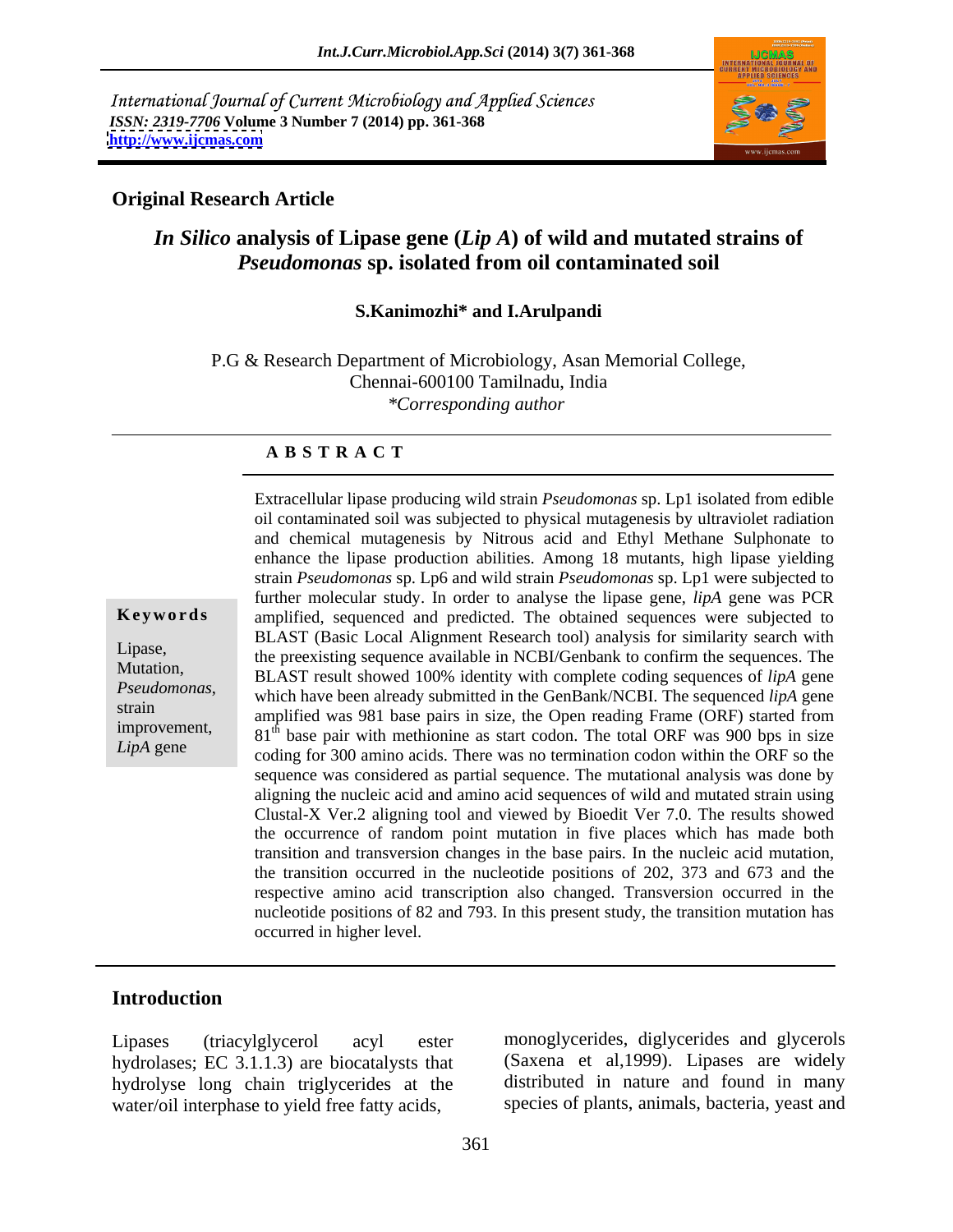fungi. Although their wide distribution, the good lipolytic activity on Tween agar enzymes from microorganisms are most (Peptone - 10 g; NaCl - 5 g; CaCl<sub>2</sub> - 0.01 g; interesting because of their potential Agar -20 g; Tween - 10 ml; Distilled water application in various industries ranging 1000 ml; pH - 7.5) was used in this study from laundry detergent to stereo specific biocatalyst (Yadav et al, 2004). The composed of peptone (0.5%), yeast extract *Pseudomonas* lipases constitute a major (0.5%), NaCl (0.05%), CaCl<sub>2</sub> (0.005%), and group; they have been reported from *P.*  olive oil (1.0%, emulsified with gum acacia *aeruginosa*; *P. fluorescens, P. glumae* and 0.5% w/v), pH 8.5. The production broth was other *Pseudomonas* sp. (Ihara et al,1991; Kumura et al 1998). The exponential incubated at 40°C under shaking (150 rpm, increase in the application of lipases in various fields in the last few decades harvested by centrifugation (10,000g, 10 min demands extension in both qualitative at 4°C). The enzyme activity was determined improvement and quantitative enhancement. Strain improvement is an essential part of was assayed by the photometric method of process development for fermentation Winkler & Stuckmann (1979). products. Developed strains can reduce the costs with increased productivity and can possess some specialized desirable characteristics and such improved strains can Over night broth culture of *Pseudomonas* sp. be obtained by mutation (Rowlands et Lp1 was transferred to a sterile Petridish and al,1984). The increase in demand of lipases subjected to different dosage of Ultra Violet in various fields made the researchers to (UV) rays irradiation using Germicidal lamp improve the production abilities of the strains emitting UV rays (254 nm) at the distance of by mutation and selection (Bapiraju et al, 15 cm for various periods such as 5 min, 10 2004; Karanam et al, 2008). min, 15 min, 20 min, 25 min and 30 minutes.

The aim of the present study is to enhance lipase productivity of the wild strain oil contaminated soil by subjecting it to Ethyl Methane Sulphonate. The lipase gene of both wild and mutated strain was sequenced to obtain comparison of mutation of lipase gene and lipase coding protein

and cultivated in production medium inoculated with seed culture (3.0% v/v) and 48 hrs) conditions. Culture broth was in the cell-free broth thereof. Lipase activity

# **Physical mutagenesis**

*Pseudomonas* sp. Lp1 isolated from edible reactivation. Next day the culture was plated improvement by mutagenesis through  $40^{\circ}$ C for 24 - 48 hrs. Colonies on the plates physical mutagenesis by ultraviolet radiation were observed and strains from each plate and chemical mutagenesis by  $HNO<sub>2</sub>$  and was tested for lipase activity and selected One ml of unexposed culture was kept as control. The exposed cultures were stored overnight at dark condition for photoon the nutrient agar medium and incubated at based on lipase yield.

# **Chemical mutagenesis**

sequences of wild and mutated strains.  $HNO<sub>2</sub>$  (Nitrous acid) mutagenesis was **Materials and Methods** sp. Lp1 culture to 1 ml of stock solution **Microorganism and lipase production** temperature for various time periods as Pseudomonas sp. Lp1, a wild strain, isolated minutes. After incubation, 0.5 ml of from edible oil contaminated soil showed phosphate buffer was added to the cultureperformed by adding 9 ml of *Pseudomonas*  (0.01M sodium nitrite) and kept at room 10min, 20min, 30min, 40min, 50min and 60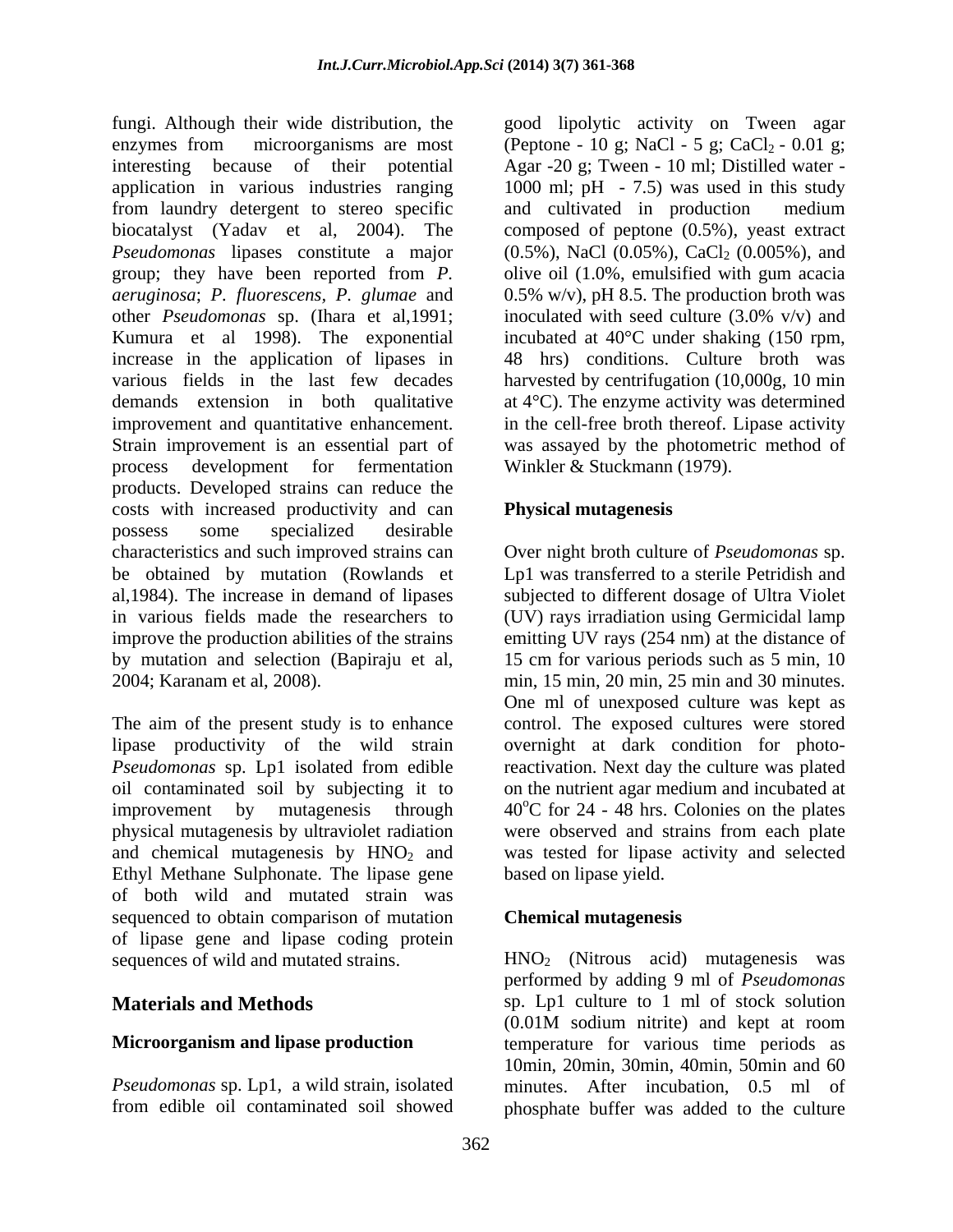incubated at  $40^{\circ}$ C for 24 - 48 hrs. The purified samples were sequenced in activity and selected based on lipase yield. The mutagenesis with Ethyl Methane Sulfonate (20 mM of Ethyl Methane Sequence analysis Sulfonate - 2%, 4%, 6%, 8%, and 10%) was

*Pseudomonas* sp. Lp1 and *Pseudomonas* sp. based on the template of preexisting Clustal-X Ver.2.0 aligning tool. The reaction (PCR) amplification was carried out finder tool online tool 51°C for 35 seconds, extension at 72°C for and viewed by Bioedit ver.7.0.5 software. 90 seconds and single step final extension at 72<sup>o</sup>C for 3 mins. **Results and Discussion** 

The purification of the amplified product was carried out using QIAQuick (Qiagen) spin column. The direct gene sequencing was (1977) using DTCS quick start Dye

and neutralized with 0.5 ml of 0.1M sodium hydroxide. 0.1 ml of exposed suspension was from cycle sequenced product was carried plated on sterile nutrient agar plates and out using DyeEx spin columns (Qiagen). The oC for 24 - 48 hrs. The purified samples were sequenced in isolates from each plate was tested for lipase CEQ8000 auto analyzer, Beckman Coulter removal of unbound dye and nucleotides Inc.USA.

### **Sequence analysis**

also performed as described. The obtained *lipA* gene nucleotide sequences **Isolation of genomic DNA and** Alignment Research tool) analysis with **amplification of lipase (***lipA***) gene** online tool with the preexisting sequence Genomic DNA from the strains sequences. The sequences were submitted in Lp6 was isolated by Cetyltrimethyl submission tool and accession numbers were Ammonium Bromide (CTAB) method obtained. The *lipA* nucleotide sequence of (Azadeh et al, 2009). The primers for *Pseudomonas* sp. Lp1 was aligned with amplification of lipase gene was designed lipase sequences of various *Pseudomonas* through NCBI Primer - BLAST online tool spp. obtained from GenBank, NCBI using complete sequences of *Pseudomonas*  phylogenetic analysis was carried out using *fluorescens* lipase gene. The primers used MEGA (Molecular Evolutionary Genetic were: 5'-TCCCACAGGGGGGAGATTTGC Analysis) Ver.4.0 (Nei and Kumar,2000). AA-3'- forward primer and 5'- The obtained lipase gene sequence was GATGTTGTCGGTGGCCGATTCC-3' - subjected to translation and Open Reading reverse primer. The polymerase chain frame (ORF) prediction analysis using ORF (Eppendorf Master cycler, thermocycler) [\(http://www.ncbi.nlm.nih.gov/projects/gorf/](http://www.ncbi.nlm.nih.gov/projects/gorf/)). with the cycling conditions as follows: The wild and mutated gene and amino acid Initial denaturation for 94°C for 2 minutes sequences were aligned using Clustal-X single cycle; 30 cycles of denaturation at Ver.2.0 aligning tool to compare the 94°C for 1 minute; Annealing of primers at sequences and locate the mutated positions were subjected to BLAST (Basic Local available in NCBI/Genbank to confirm the GenBank, NCBI through 'Sequin'  $Clustal-X$  Ver. 2.0 aligning tool. finder online tool

# **Results and Discussion**

**Gene sequencing** *Pseudomonas* sp. Lp1, a wild strain isolated carried out by the method of Sanger et al., and Lp14 - Lp19 from Ethyl Methane terminator kit (Beckman Coulter). The sp.Lp6 of UV mutant produced lipase morefrom soil contaminated with edible oil subjected to mutagenesis, yielded a total of 18 mutants such as *Pseudomonas* sp. Lp2 - Lp7 through UV, Lp8 - Lp13 from  $HNO<sub>2</sub>$ Sulphonate. Among mutants, *Pseudomonas*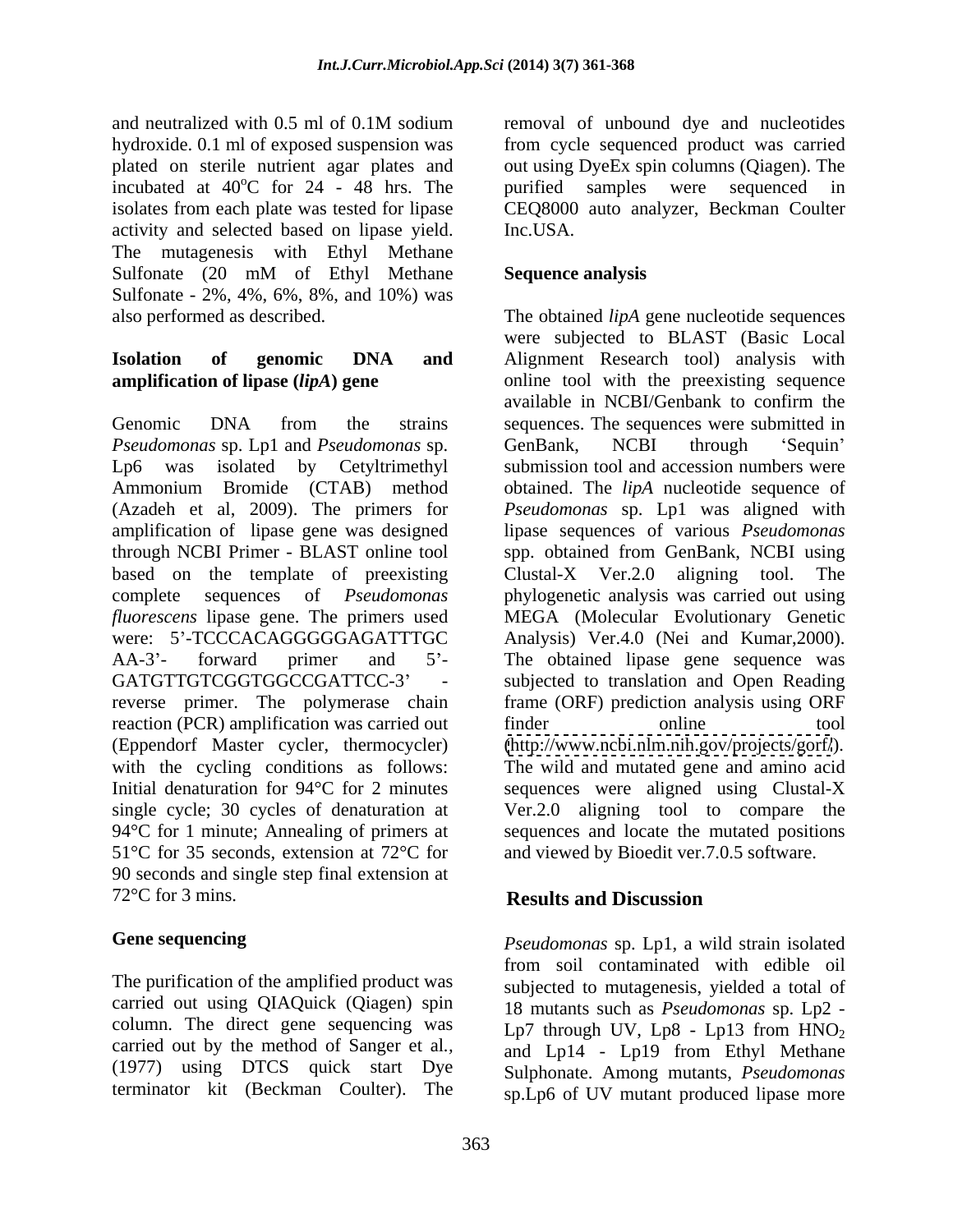wild strain. *Pseudomonas* sp. Lp1 produced fermentation whereas the mutant The BLAST analysis showed 100% of *Pseudomonas* sp. Lp6 produced 115.6 U/ml

mutating the microorganism that produces the enzyme by techniques such as classical gene of wild and mutated strain were HQ mutagenesis, which involves exposing the 594465 and HQ 594466 respectively. The microbe to physical mutagens such as X-ORF finding result revealed that among the rays,  $\gamma$ -rays, UV rays, *etc.*, and chemical total 981 base pairs sequenced, the ORF mutagens such as NTG, EMS, etc. Such started from  $81<sup>th</sup>$  base pair with methionine improved strains can reduce thecost of the as initiation codon (Figur.2). The total ORF processes with increased productivity and showed around 900 base pairs in size, coding may also possess some specialized desirable for 300 amino acids. There was no characteristics (Parekh et al, 2004). UV light has been shown to be lethal and mutagenic in sequence was considered as a partial a variety of organisms, including fungi. The correlation between the quantity of energy absorbed by DNA and the observed biological effects (survival and mutation frequency) are illustrated in the wavelength base pairs long commencing with an ATG region between 254 and 320 nm. A start codon encoding a polypeptide of 499 *Pseudomonas* mutant generated by UV, amino acid residues and a TGA stop codon  $HNO<sub>2</sub>$  and NTG reported an increase in (Chung et al, 1991). Nucleotide sequence lipase production of 3.25-fold (Caob et al, analysis of *P.fluorescens* HU380 revealed an 2000). A 200% increase in lipase yield by open reading frame of 1854 bp encoding the *Aspergillus niger* mutant from UV and NTG treatments (Ellaiah et al, 2002). A 276% (Kojima et al,2003). Lipase gene of increase in lipase production was achieved *Pseudomonas fluorescens* B52 was isolated by strain improvement of *A. japonicus* by directly from the genomic DNA of with the induced mutations employing UV,  $HNO<sub>2</sub>$  genome-walking method, an effective and NTG (Karanam et al, 2008). The UV and method for isolating lipase gene from and NTG (Karanam et al, 2008). The UV and method for isolating lipase gene from NTG were effective mutagenic agents for bacteria. There was an open reading frame strain improvement of *Rhizopus* sp*.* BTS-24 (ORF) of 1854 base pairs, which encoded for enhanced lipase productivity (Bapiraju et 617 amino acids (Jiang et al, 2003). The *lipA*

electrophoresis. The amplification of *lipA*

than the wild strain was selected and was made through PCR and the product in subjected to molecular studies along with the the agarose gel was around 1kb in size. The 68.0 U/ml of lipase after 48 hrs of sequence consisted of about 981 base pairs. of lipase which was 1.7 folds greater lipase *lipA* gene and the gene phylogeny showed activity than the wild strain. 97% similarity with lipase nucleotide Strain improvement is usually done by which have been already submitted in the amplified products were sequenced and the The BLAST analysis showed 100% of identities with complete coding sequences of sequences of *Pseudomonas* spp. (Figure.1) GenBank**.** The accession numbers for *lipA* termination codon within the ORF, so the sequence of *lipA***.**

al, 2004). gene encoding an extracellular lipase was The DNA isolation was made from *marcescens* Sr41. Nucleotide sequencing *Pseudomonas* sp. Lp1 and *Pseudomonas* sp. showed a major open reading frame Lp6 and confirmed in agarose gel encoding a 64.9-kDa protein of 613 The lipase gene of *P.fluorescens* SIK W1 consisted of an open reading frame 1347 lipase and its amino acids sequence deduced genome-walking method, an effective cloned from the wild-type strain of *Serratia*  aminoacid residues; the deduced amino acid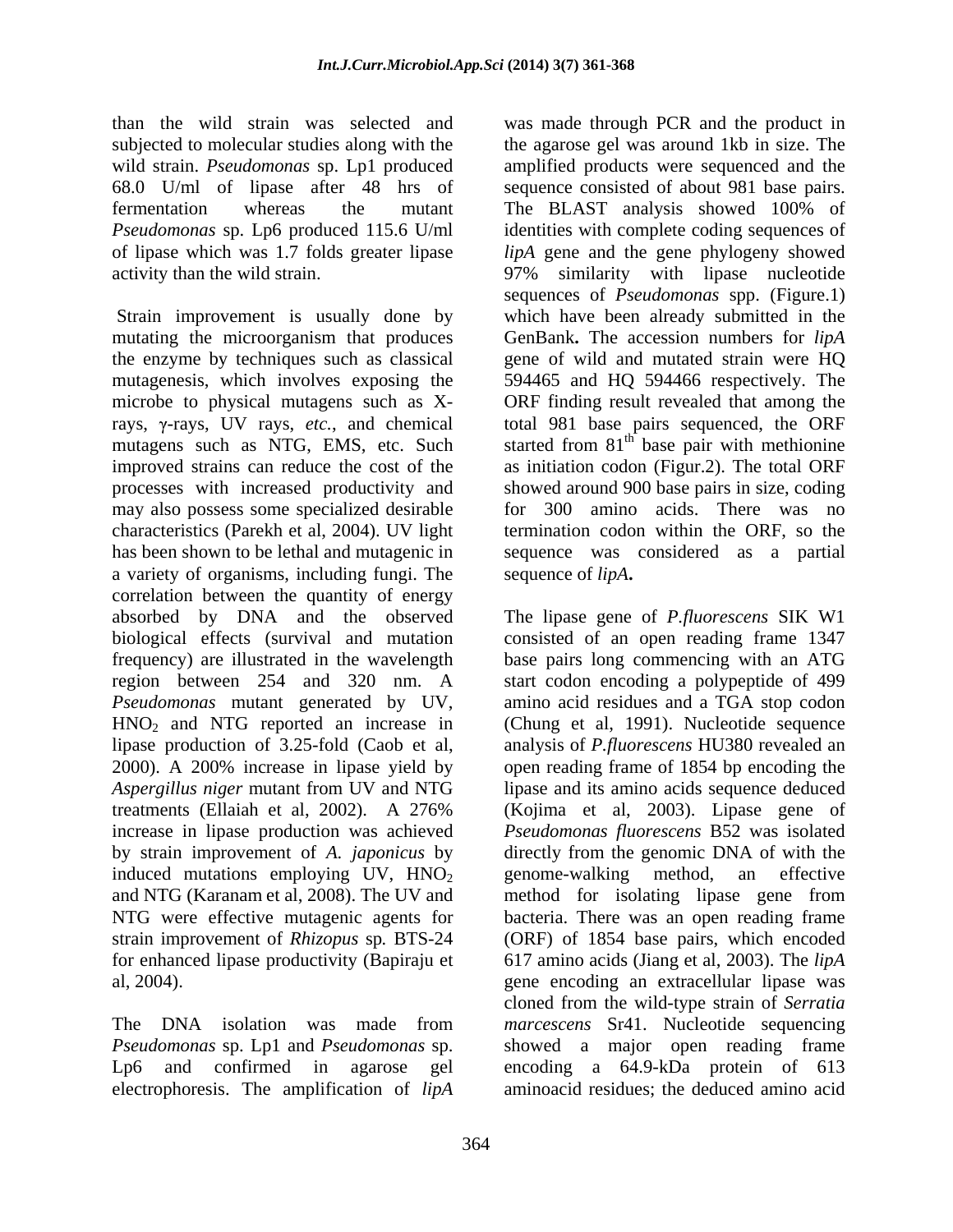sequence contains a lipase consensus sequence, GXSXG (Akatsuka et al, 1994). In done by aligning the nucleic acid and amino in the positions of 82 and 793. However, in 1994).

this present study, the transition mutation has occurred in higher level (Figure 3)**.**

the present study the mutational analysis was The MTase-deficient *E. coli* displayed acid sequences of wild and mutated strain. transitions (10- and 3-fold, respectively) and The results showed the occurrence of random increased G:C to C:G, A:T to C:G, and A:T point mutations in five places with both to T:A transversions (10-, 2.5-, and 1.7-fold, transition and transversion changes in the respectively) ada and ogt single mutants did base pairs (Table.1). In the nucleic acid not suffer elevated spontaneous mutation mutation, the transition has occurred in the rates for any base substitution event, and the nucleotide positions of 202, 373 and 673 and cloned ada and ogt genes each restored wildthe respective amino acid transcription also type spontaneous mutation rates to the ada has been changed. Transversion has occurred ogt MTase-deficient strains (William et al, increased G:C to A:T and A:T to G:C 1994).

**Figure.1** Taxonomic position of *Pseudomonas* sp. Lp1 lipase gene



Genbank accession details of comparative strains: *Bacillus cereus* Q1(NC\_011969), *Bacillus megaterium* DSM319 (CP0019820), *Enterococcus faecium* TX0133a04 (NZ\_AEBC01000198), *Escherichia coli* IHE3034 (CP001969), *Lactobacillus acidophilus* ATCC 4796 (NZ\_ACHN01000051), *Pseudomonas aeruginosa* PAO1 (NC\_002516), *Pseudomonas fluorescens* SBW25 (NC\_012660), *Staphylococcus aureus* TCH130 (NZ\_ACHD01000004) *Streptococcus bovis* ATCC 700338 (NZ\_AEEL01000009) *Streptomyces coelicolor (*AF009336) *Vibrio cholerae* M66-2 (NC\_012578), *Xanthomonas oryzae* PXO99A (NC\_010717) *Yersinia pestis* CO92 (NC\_003143)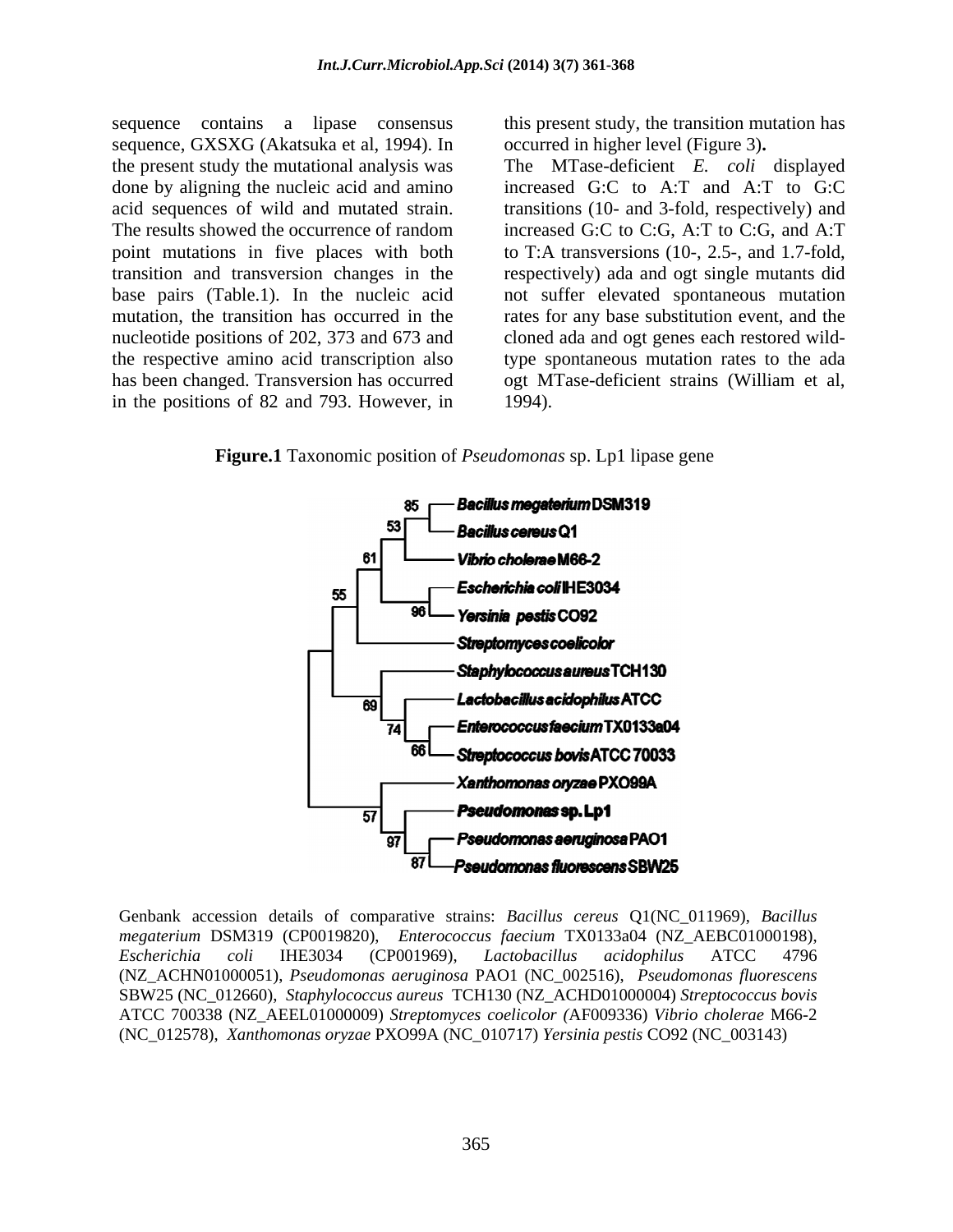**Figure.2** Open reading of frame of lipase gene of *Pseudomonas* sp. Lp1

aaatgctccggggcgtctcgcgaggggcgctctggctgtgagctatct ctgacaattc caacaaaaga gaggcaatag ca 81  $at$ gggtgtgtatgactacaaaaacttcggcacggcggattccaag M G V Y D Y K N F G T A D S K 15 126 gcgttgttcagcgatgccatggcgatcacgctgtattcctaccac A L F S D A M A I T L Y S Y H 30 171 aacctcgataacggttttgccgccggttatcagcacaacggtttt N L D N G F A A G Y Q H N G F 45 216 ggccttggcctgccggcgacgctggtcacggcgttgctcggcggt G L G L P A T L V T A L  $G = 60$  $L-G$ 261 accgattcccagggcgtcatccccggcattccgtggaatcccgat TDSQGVIPGIPWNPD 75 306 tcggaaaaactcgccctcgaagccgtgaaaaaggccggctggacg SEKLALEAVKKAGWT  $90$ 351 ccgatcacggcctcgcaactgggctacgacggcaagaccgacgca PITAS Q L G Y D G K T D A 105 396 cgcggaaccttctttggcgagaaggccggttactcgacagcgcag  $T$   $A$   $Q$  120 G T F F G E K A G Y S 441 gtcgagattctcggcaagtacgacgcccagggccatctcacagaa VEILGKYDAQ GHL TE135 486 atcggcatcgcctttcgcggcaccagcggcccgcgcgagaacctg I G I A F R G T S G P R E N L 150  $531\t\,atecttg at tccateggcgaqtga tcaacgacttgctcgccgcg$ I L D S I G D V I N D L L A A 165 576 ttcggccccaaggattacgccaagaactacgtcggcgaagcgttc G P K D Y A K N Y V G E A F 180 621 ggcaacctgctcaatgacgtggtcgcctttgccaaggccaatggc<br>
G N L L N D V V A F A K A N G 195 666 ctcagcggcaaggacgtgctggtcagcggccacagcctcggcggg L S G K D V L V S G H S L G G 210  $711\ ctggcggtcaacagcatggcggatttgagcggcggcaagtggggc$ L A V N S M A D L S G G K W G 225 756 gggttcttcgccgactccaactacatcgcctatgcctcgccgacc G F F A D S N Y I A Y A S P T 240 801 cagagcagcaccgacaaagtgctcaacgtcggctacgagaacgac<br>
Q S S T D K V L N V G Y E N D 255 846 ccggtgttccgcgccctcgacggttcgaatttcaccggcgcctcg PVFRALDGSNFTGAS270  $891\,$ attgg $c$ gtg $c$ acgacg $c$ gc $c$ gaaggaat $c$ ggc $c$ accgacaacat $c$ I G V H D A P K E S A T D N I 285  $936\,$ gtcagcttcaacgatcactacgcctcgacggcgtggaatctgctg V S F N D H Y A S T A W N L L 300

*\*Left side numbers indicates the nucleotide count \* Right side numbers indicates the amino acid count*

|                        | <b>Nucleic acid Base pair changes</b> |                               | <b>Amino acid changes</b> |                        |                        |
|------------------------|---------------------------------------|-------------------------------|---------------------------|------------------------|------------------------|
| Nucleotide<br>position | Pseudomonas<br>sp. Lp1                | <b>Pseudomonas</b><br>sp. Lp6 | Amino<br>acid<br>position | Pseudomonas<br>sp. Lp1 | Pseudomonas<br>sp. Lp6 |
|                        |                                       |                               | 28                        | S (Serine)             | T (Threonine)          |
| 202                    |                                       |                               | 69                        | (Proline)              | S (Serine)             |
| 27<br>ں ر ر            |                                       |                               | 125                       | G (Glycine)            | S (Serine)             |
| 673                    |                                       |                               | 225                       | G (Glycine)            | S (Serine)             |
| 793                    |                                       |                               | 265                       | $N(Asparagine)$        | Y (Tyrosine)           |

**Table.1** Nucleotide and amino acid variations between *Pseudomonas* sp. Lp1 and *Pseudomonas* sp.Lp6 in *LipA* genes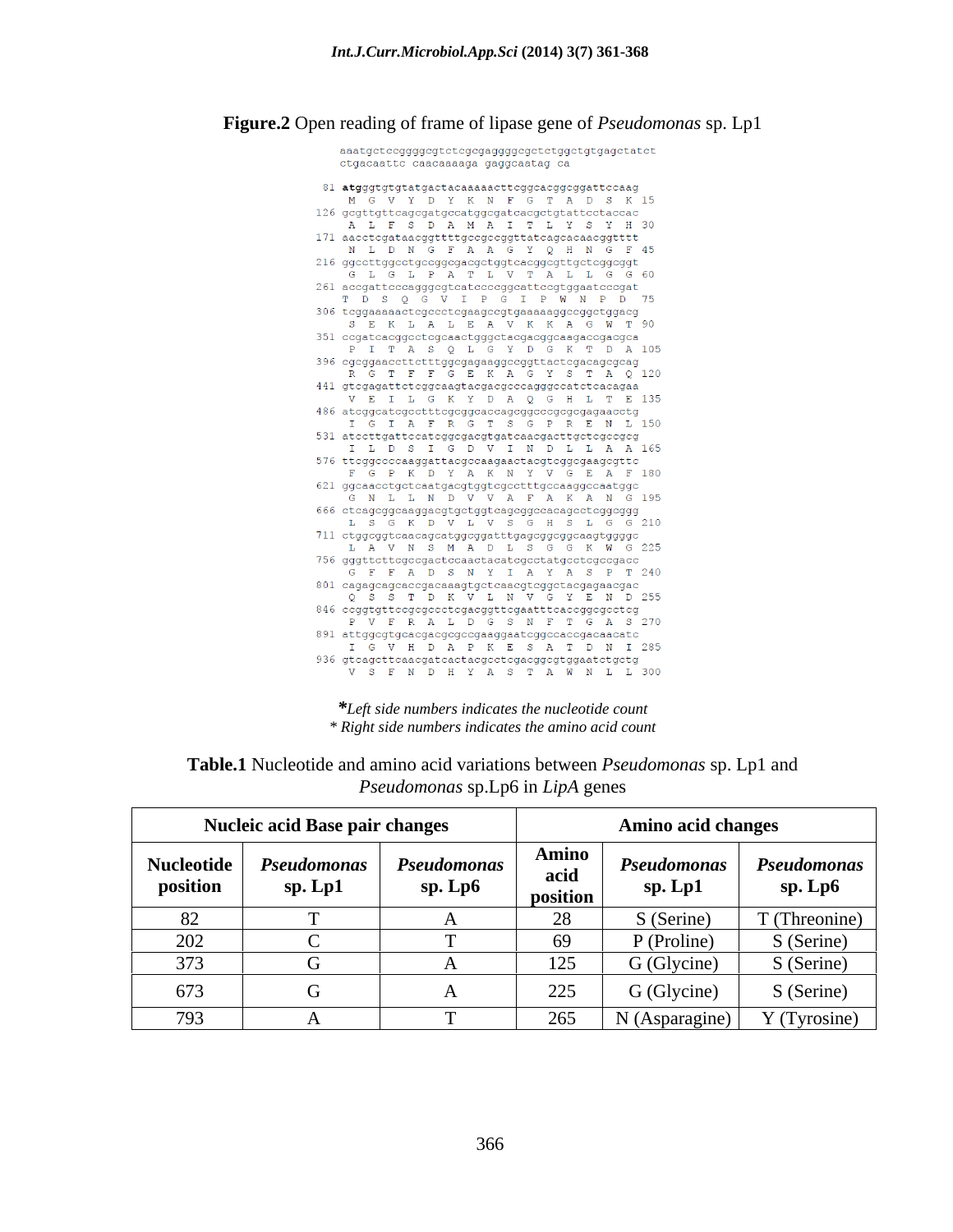### **Figure.3** Comparison of lipase gene and aminoacid sequences of *Pseudomonas* sp. Lp1 and *Pseudomonas* sp.Lp6

|                 |                                                                     | Nucleotide sequence variation                                               |                                                           |
|-----------------|---------------------------------------------------------------------|-----------------------------------------------------------------------------|-----------------------------------------------------------|
| Wild<br>Mutated | 80<br>90<br><b>ATTCCTACCAC</b><br><b>ATACCTACCAC</b><br>** ******** | $    $ $   $<br>370 380<br>CTCGGCAAGTA<br><b>CTCAGCAAGTA</b><br>*** ******* | 1. 1. 1<br>670 — 100<br>680<br>TGGGGCGGGTT<br>TGGAGCGGGTT |
| Wild<br>Mutated | <br>670 680<br>TGGGGCGGGTT<br>TGGAGCGGGTT<br>*** *******            | 790 800<br><b>TCGAATTTCAC</b><br>TCGTATTTCAC<br>**********                  |                                                           |
|                 |                                                                     | <b>Aminoacid sequence variation</b>                                         |                                                           |
| Wild<br>Mutated | 30<br>$20 -$<br>DAMAITLYSYH<br>DAMAITLYTYH<br>******** **           | 60 70<br>GTDSQGVIPGI QVEILGKYDAQ<br>GTDSOGVISGI OVEILSKYDAO<br>******** **  | 120 130<br>***** *****                                    |
| Wild<br>Mutated | 220 230 260<br>SGGKWGGFFAD<br>SGGKWSGFFAD<br>***** *****            | $    $ $     $<br>270<br>ALDGSNFTGAS<br>ALDGSYFTGAS<br>***** *****          |                                                           |
|                 | • * Indicates similarity                                            | . Mutated has been indicated in bold.                                       |                                                           |

A high lipase yielding mutant extracellular lipase having no N-*Pseudomonas* sp.Lp6 was derived from wild *Pseudomonas* sp.Lp1 through UV mutagenesis. The lipase gene analysis Azadeh, B.F., and Meon, S. 2009. showed 981 base pairs, the ORF started Molecular Characterization of from 81<sup>th</sup> base pair with methionine codon. *Pseudomonas aeruginosa* UPM P3 The total ORF showed around 900 base from Oil Palm Rhizosphere. pairs in size coding for 300 amino acids. American Journal of Applied The mutational analysis revealed the occurrence of the transition in the Bapiraju, K.V.V.S.N., Sujatha, P., Ellaiah, nucleotide positions of 202, 373 and 673 and the transversion in the positions of 82 and 793 and respective amino acid transcription also has been changed. Further studies are aimed to scale up the Caob, S.G., and Zhanga, K.C. 2000. lipase production with the mutant.

Akatsuka, H., E. Kawai, K., Omori, S., Komatsubara, T., and Shibatani T. T. Chung, G.H., Lee, Y.P., Yoo, O.J., and 1994. The *lipA* gene of *Serratia* 

terminal signal peptide. Bacteriology. 176(7): 1949-1956.

- Azadeh, B.F., and Meon, S. 2009. Molecular Characterization of *Pseudomonas aeruginosa* UPM P3 from Oil Palm Rhizosphere. American Journal of Applied Sciences.  $6(11)$ : 1915 – 1919.
- P., and Ramana, T. 2004. Mutation induced enhanced biosynthesis of lipase. African Journal of Biotechnology. 3 (11): 618-621.
- **References CONFIDENTIFY CONFIDENT CONFIDENT CONFIDENT CONFIDENT CONFIDENT CONFIDENT CONFIDENT CONFIDENT CONFIDENT CONFIDENT CONFIDENT CONFIDENT CONFIDENT CONFIDENT CONFIDENT CONFIDENT C** Production, properties and application to non-aqueous enzymatic isolated *Pseudomonas* strain*.* Enzyme Microbiol Technology. 27: 74-82.
	- marcescens which encodes an mucleotide sequence of thermostable Rhee, J.S. 1991. Cloning and